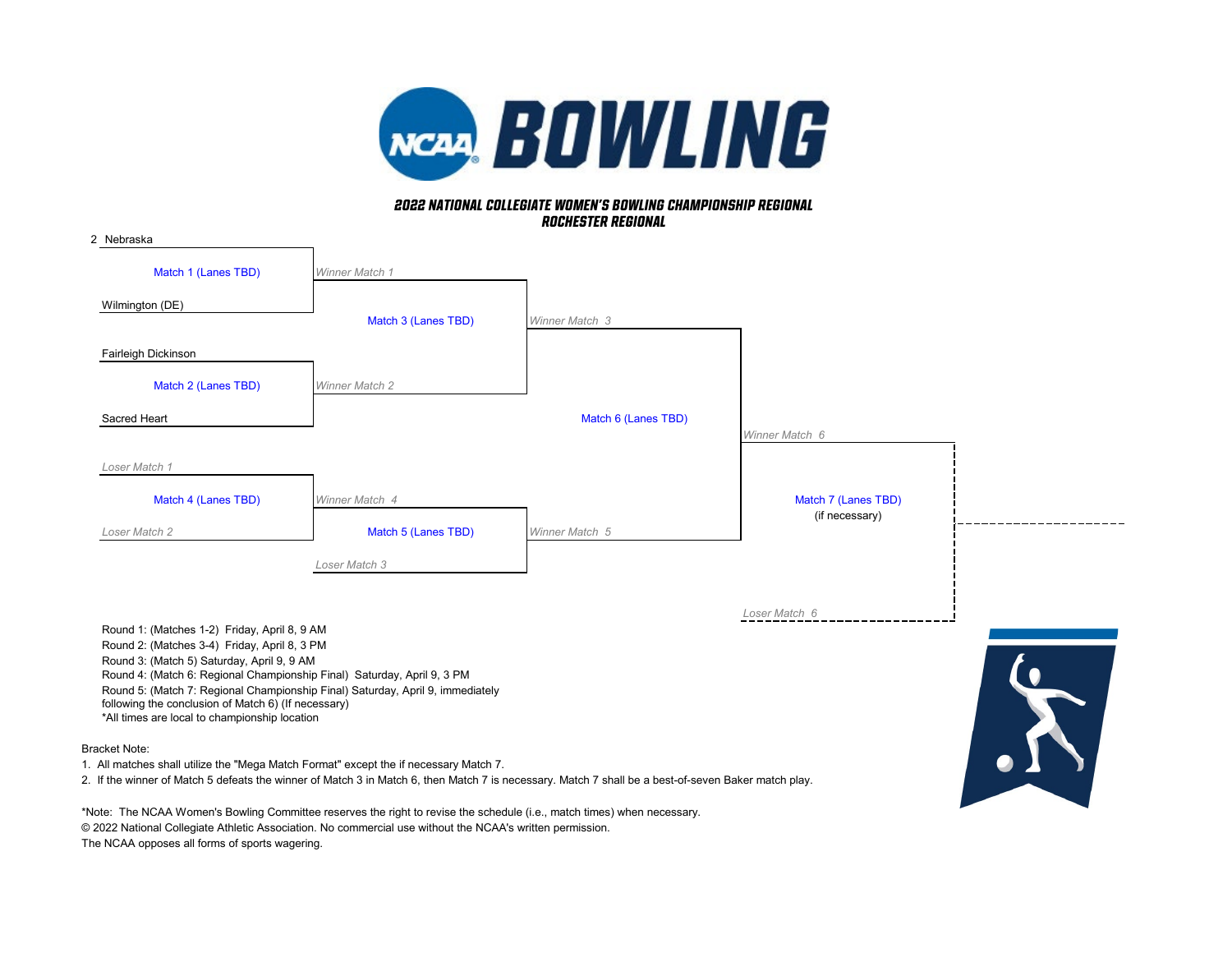

## *2022 NATIONAL COLLEGIATE WOMEN'S BOWLING CHAMPIONSHIP REGIONAL Arlington Regional*



2. If the winner of Match 5 defeats the winner of Match 3 in Match 6, then Match 7 is necessary. Match 7 shall be a best-of-seven Baker match play.

\*Note: The NCAA Women's Bowling Committee reserves the right to revise the schedule (i.e., match times) when necessary.

© 2022 National Collegiate Athletic Association. No commercial use without the NCAA's written permission.

The NCAA opposes all forms of sports wagering.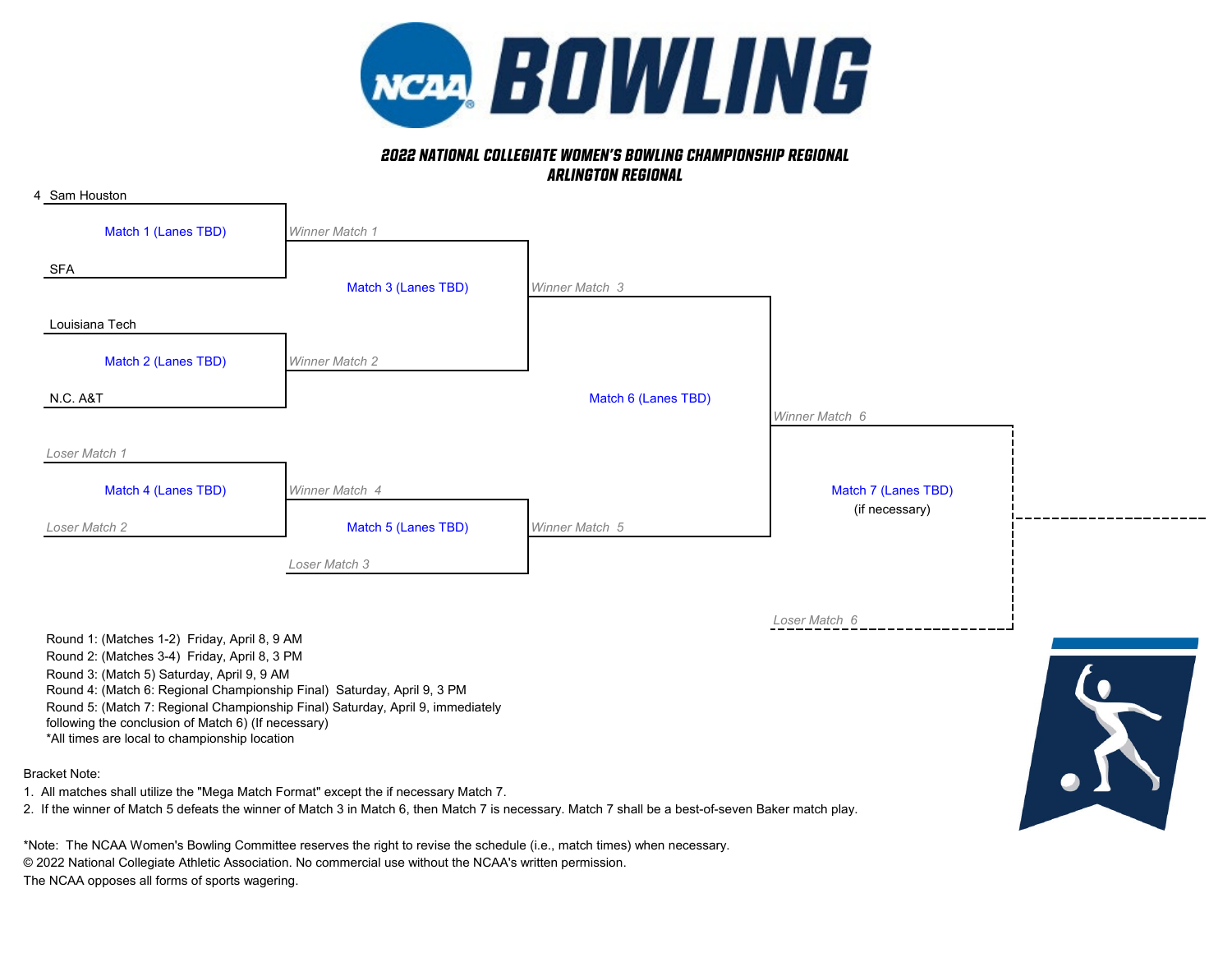

## *erie Regional 2022 NATIONAL COLLEGIATE WOMEN'S BOWLING CHAMPIONSHIP REGIONAL*

| 1 McKendree                                                                                                                                               |                       |                     |                     |  |
|-----------------------------------------------------------------------------------------------------------------------------------------------------------|-----------------------|---------------------|---------------------|--|
| Match 1 (Lanes TBD)                                                                                                                                       | Winner Match 1        |                     |                     |  |
| Bowie St.                                                                                                                                                 |                       |                     |                     |  |
|                                                                                                                                                           | Match 3 (Lanes TBD)   | Winner Match 3      |                     |  |
| Mount St. Mary's                                                                                                                                          |                       |                     |                     |  |
| Match 2 (Lanes TBD)                                                                                                                                       | <b>Winner Match 2</b> |                     |                     |  |
| Medaille                                                                                                                                                  |                       | Match 6 (Lanes TBD) |                     |  |
|                                                                                                                                                           |                       |                     | Winner Match 6      |  |
| Loser Match 1                                                                                                                                             |                       |                     |                     |  |
| Match 4 (TBD)                                                                                                                                             | Winner Match 4        |                     | Match 7 (Lanes TBD) |  |
| Loser Match 2                                                                                                                                             | Match 5 (Lanes TBD)   | Winner Match 5      | (if necessary)      |  |
|                                                                                                                                                           | Loser Match 3         |                     |                     |  |
|                                                                                                                                                           |                       |                     |                     |  |
|                                                                                                                                                           |                       |                     | Loser Match 6       |  |
| Round 1: (Matches 1-2) Friday, April 8, 9 AM<br>Round 2: (Matches 3-4) Friday, April 8, 3 PM                                                              |                       |                     |                     |  |
| Round 3: (Match 5) Saturday, April 9, 9 AM                                                                                                                |                       |                     |                     |  |
| Round 4: (Match 6: Regional Championship Final) Saturday, April 9, 3 PM<br>Round 5: (Match 7: Regional Championship Final) Saturday, April 9, immediately |                       |                     |                     |  |
| following the conclusion of Match 6) (If necessary)<br>*All times are local to championship location                                                      |                       |                     |                     |  |
|                                                                                                                                                           |                       |                     |                     |  |
| <b>Bracket Note:</b>                                                                                                                                      |                       |                     |                     |  |

1. All matches shall utilize the "Mega Match Format" except the if necessary Match 7.

2. If the winner of Match 5 defeats the winner of Match 3 in Match 6, then Match 7 is necessary. Match 7 shall be a best-of-seven Baker match play.

\*Note: The NCAA Women's Bowling Committee reserves the right to revise the schedule (i.e., match times) when necessary. © 2022 National Collegiate Athletic Association. No commercial use without the NCAA's written permission. The NCAA opposes all forms of sports wagering.